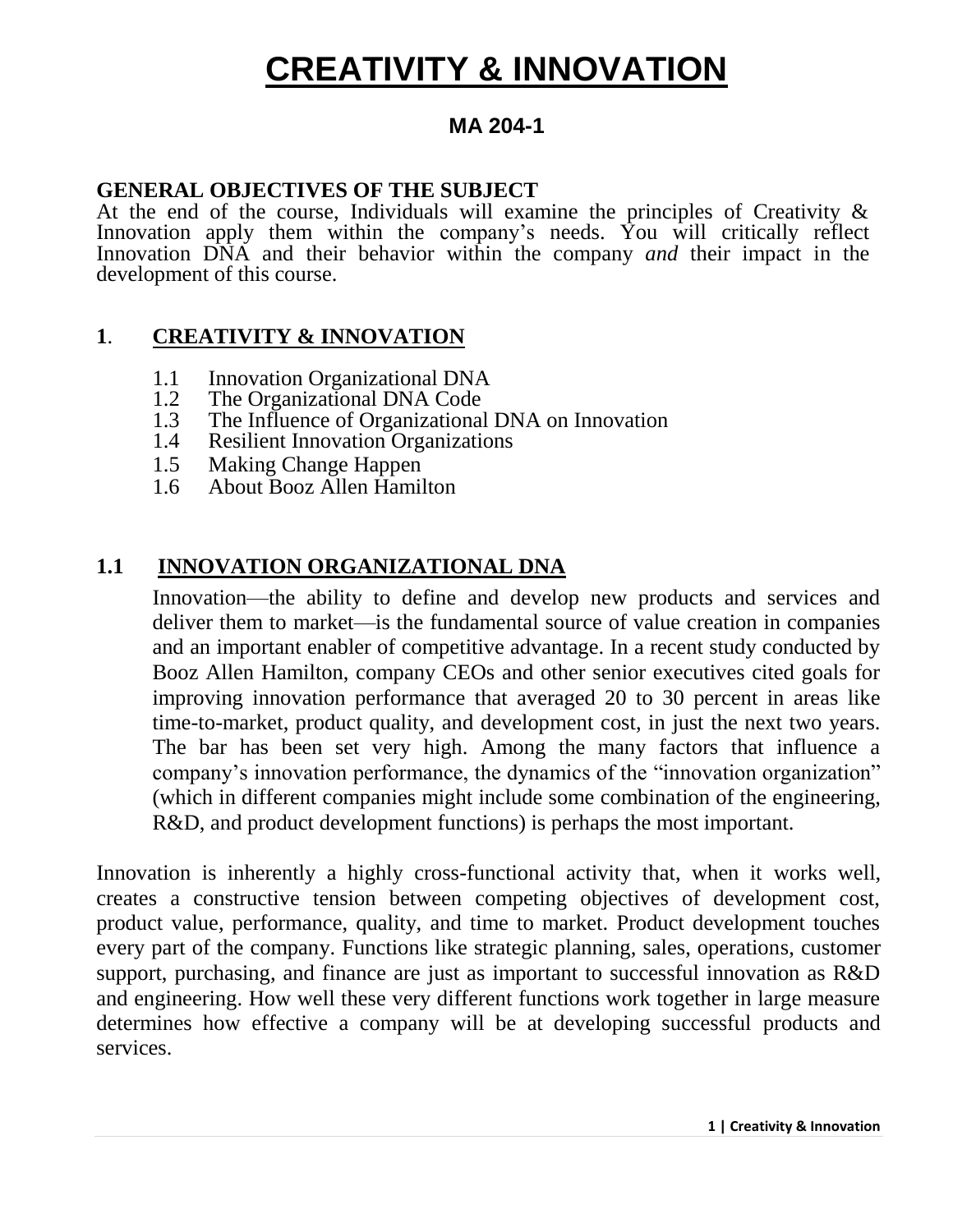### **MA 204-1**

It is common to look to an organization's structure to suggest the relative roles and authorities of these functions. Structure is often the first thing companies seek to change when they search for better organizational performance. The Booz Allen study found that over half of all companies had restructured their innovation organizations within the prior two years. Our experience indicates that there is no one right structure for a given innovation organization. Different structures work successfully under different circumstances. It also turns out that structure in itself is a poor predictor of how an organization will really behave. Independent of their organization structures, some companies seem to deftly mobilize their best capabilities to meet unexpected changes in the marketplace or competitive actions. Other companies seem immobilized by such challenges, unable to respond effectively. There are deeper factors at work. Factors that, to use a biological metaphor, are embedded in a company's **Organizational DNA.** 

An innovation perspective provides an unencumbered clean sheet view of the future, as it is only concerned with what opportunities lie ahead. It prompts the organization to consider the question of "what future state do we want to achieve?" as opposed to the orchestrated approaches of strategic planning that promotes incrementalism. The perspective chosen will often determine whether an organization is a competitive innovator and competitive imitator.

In today's economic environment, organizations are required to create differentiable value. To do so requires a certain synergy between strategy and innovation. This article outlines the importance of innovation, but more importantly discusses the relationship between strategy and innovation. It argues that strategic innovation is logical, yet strategy and innovation are quite different, both in terms of definition and function. These differences are identified, and approaches to achieving synergy are outlined. **Keywords:**  innovation, competitive advantage, opportunity space, strategic innovation.

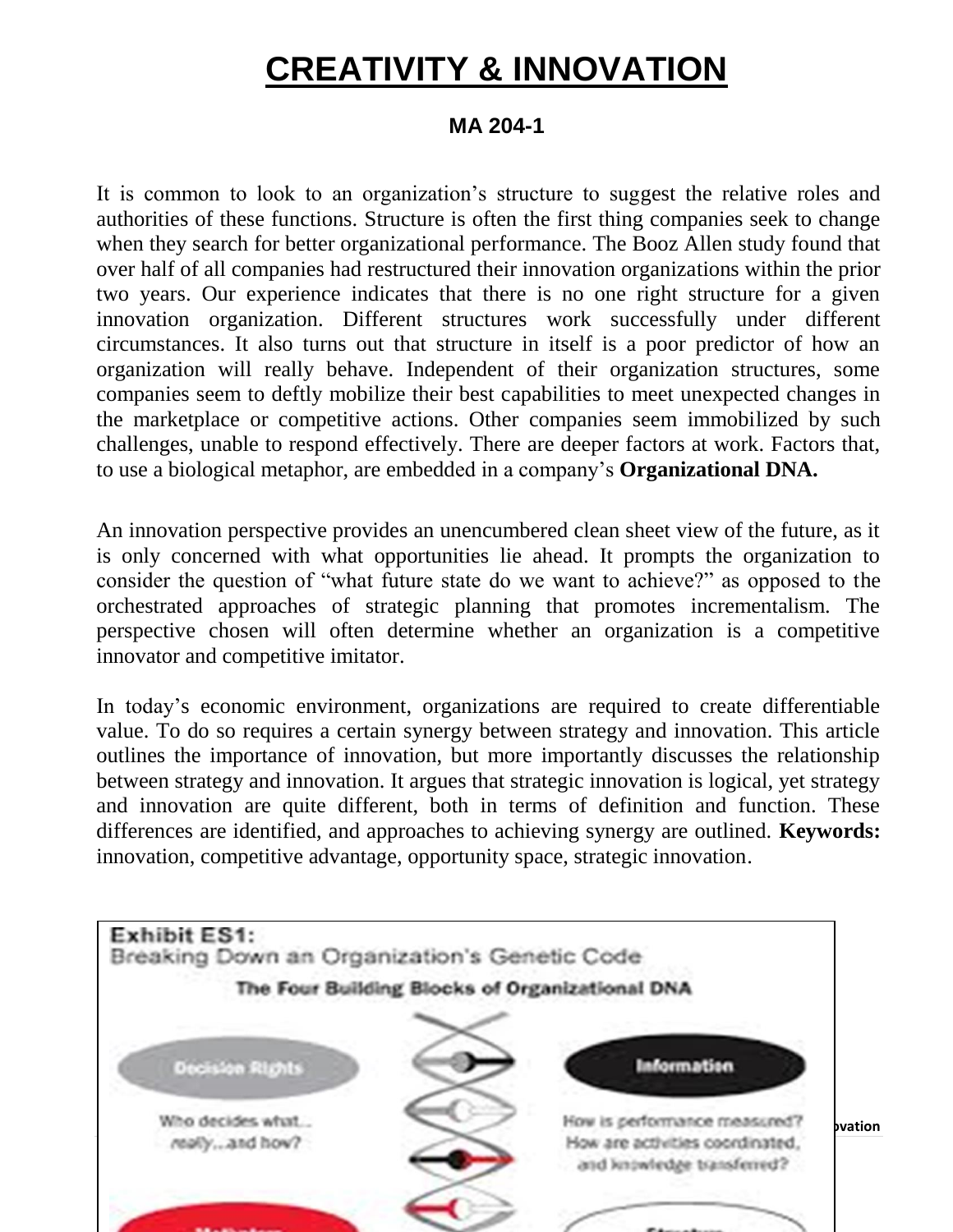**MA 204-1**

#### **1.2 The Organizational DNA Code**

Just as nature's DNA spells out the exact instructions required to create a unique organism, organizational DNA determines how an organization will function. An organization can be defined in terms of four organizational dimensions—structure, decision rights, motivators, and information (see Exhibit 1). These four dimensions, when combined in myriad ways, define an organization's DNA.

Using this framework, Booz Allen developed an online Organizational DNA Profiler that has enabled tens of thousands of executives to diagnose the attributes of their organizations. Just as in the natural case, OrgDNA can lead to healthy or unhealthy outcomes. Of the seven profiles, the first three, especially the resilient organization, represent what we consider healthy, effective organizations. The last four comprise unhealthy organizations. Included in our research are hundreds of profiles of innovation organizations, representing the inputs of senior executives and middle managers in engineering, R&D, and product development functions. Over 80 percent of unhealthy innovation organizations fall into one of two categories: The Passive-Aggressive organization and the Over-managed organization. Fewer than one company in five had what could be considered a resilient innovation organization.

#### **1.3 The Influence of Organizational DNA on Innovation Performance**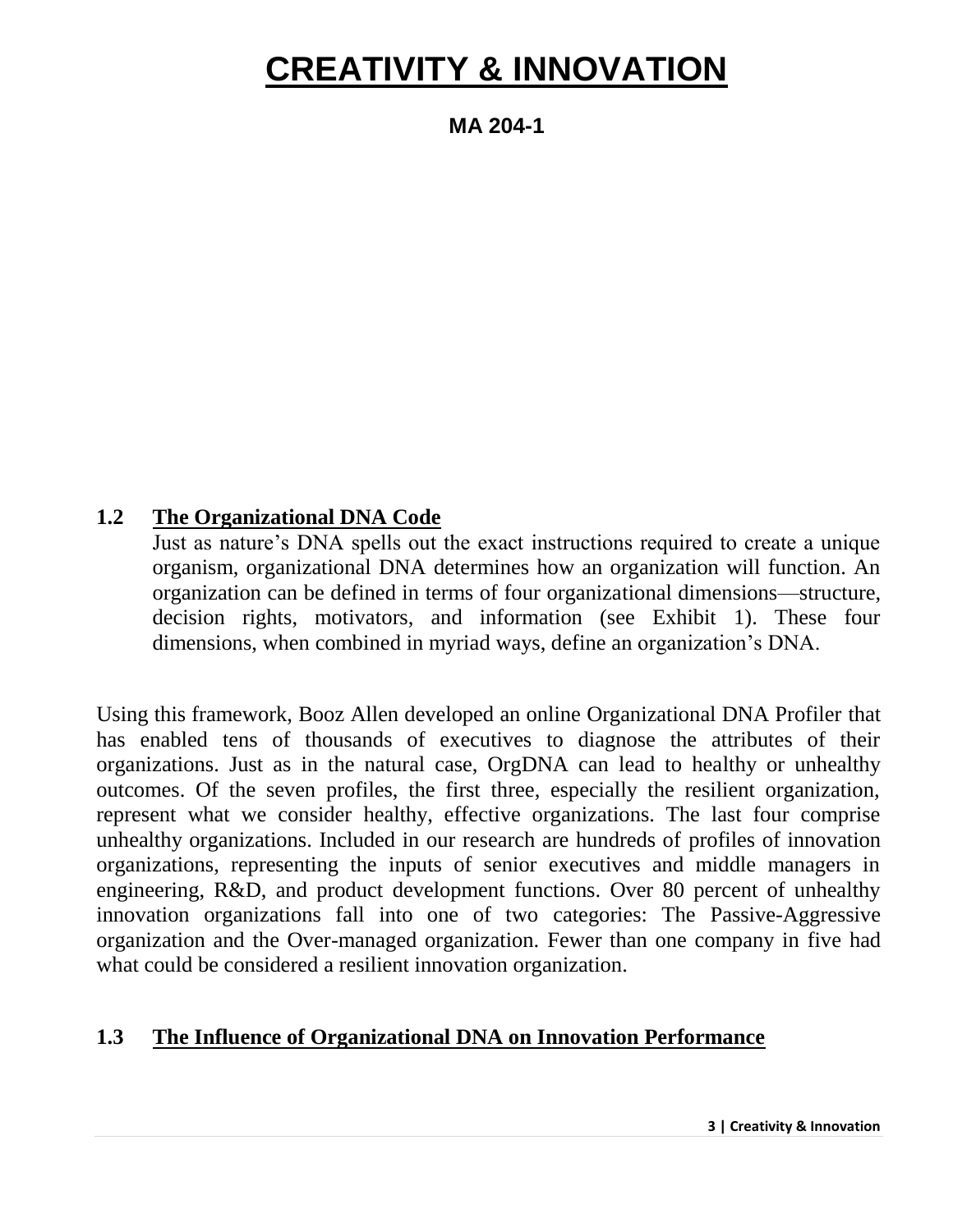### **MA 204-1**

The health of a company's innovation organization can be directly linked to a company's ability to generate value and growth. Companies with resilient organizations reported the best financial performance of all.

The roots of these performance differences can be traced to how the different organization types deliver on some of the fundamental requirements of successful innovation. There are many organizational characteristics that are needed to create and sustain successful innovation, but three are among the most important—speed, transparency, and accountability.

**Speed** - The increasing pace of innovation requires companies in virtually every industry to innovate faster. Speed in decision making enables companies to mobilize against new opportunities in order to capture first-to-market advantages as well as to respond quickly to changes in the customer environment or to the actions of competitors. Over-managed organizations tend to be caught in "analysis paralysis" and have a difficult time making decisions quickly. Over-managed innovation organizations also tend to have numerous layers of management.

These layers by their nature are an impediment to the information flows and decision making upon which responsive innovation depends. Each additional layer of the organization is a potential gate or handling point through which information and decisions have to pass. The result is slow decision making, as most ideas take a long time to reach the end-decision-makers. Not only does all this handling slow down information and decision flows, but it introduces additions or modifications to the original messages. These delays help create long cycle-time development processes. These lengthy development cycles open the window for changes in designs or requirements that drive engineering churn, poor quality, and even longer delays.

In passive-aggressive organizations the situation is even a bit worse. In the culture of congeniality and "everyone getting along," it becomes hard to recognize when lack of consensus or outright resistance exists. Decisions may in fact be made quickly in passiveaggressive organizations with public agreement to a given direction. However, passive resistance means necessary actions are not actually taken by one or more key stakeholders in the process who may assume they can "just wait out" the unfavorable decision. This lack of action often does not become apparent for some time, preventing corrective action and potentially creating irrecoverable delays. In passive-aggressive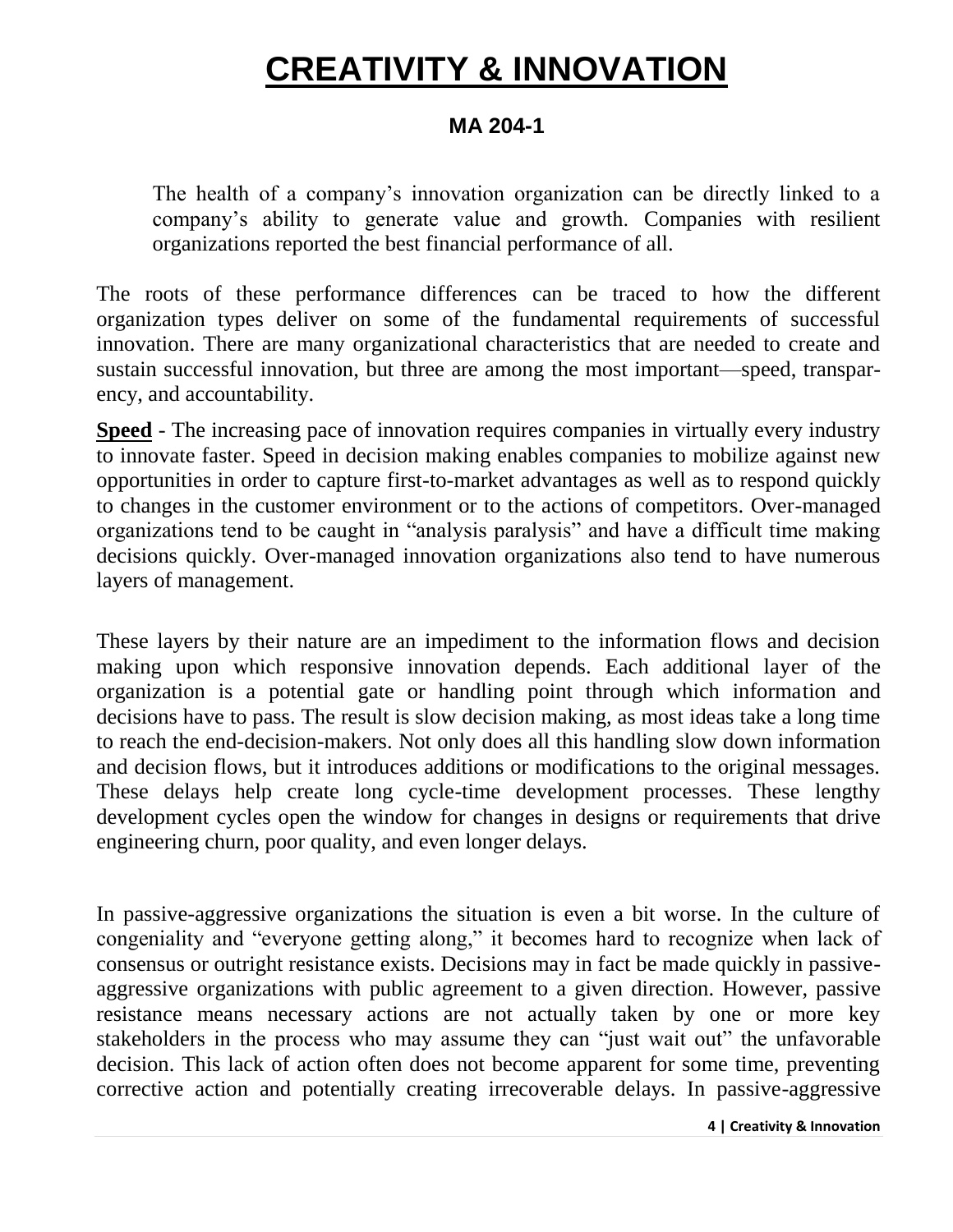#### **MA 204-1**

organizations it is almost impossible to clearly prioritize the requirements necessary for orderly and streamlined product development.

Missed opportunity is the primary effect of slow innovation processes. Companies that are fortunate enough to have robust idea creation capability may be unable to capitalize on the value of their innovation due to delays in getting the ideas commercialized and introduced. The redirection and changes to requirements that are inherent in slow innovation processes drive higher costs and exacerbate delays. Additionally, every company, even the market leaders, faces situations in which it has to respond to unanticipated moves by competitors or changes in the marketplace (new customer need, regulatory changes, etc.). Slow innovators are unable to mobilize their organizations to respond effectively to these events.

**Transparency** - Transparency is the property that allows direction and action to be made visible throughout an organization. Creating transparency in engineering and R&D organizations is particularly important as senior executives often view them as "black boxes." For effective innovation, transparency ensures that development priorities and efforts can be aligned with strategic priorities. It provides for the exchange of information between functions that is so critical to cross-functional processes like innovation. It is also the means by which the performance of the organization is made visible to senior management, enabling a "closing of the loop" between objectives and performance.

By its very nature, the culture and behavior in passive-aggressive organizations prevents transparency. This lack of transparency can have a very detrimental effect on innovation performance. Because one set of decisions and positions is voiced in public, but other agendas are carried out in practice, senior managers lack an understanding of the actual activities of the business. This lack of clarity prevents the communication and common understanding of organizational priorities, leaving key decision makers uncertain as to individual and collective goals. This uncertainty erodes the trust and collaboration between functions that are so essential to responsive innovation.

In over-managed organizations, the same multiple organizational layers that inhibit speed also limit transparency. With many tiers of communication and decision making, it becomes much harder for senior managers to get an accurate view of performance lower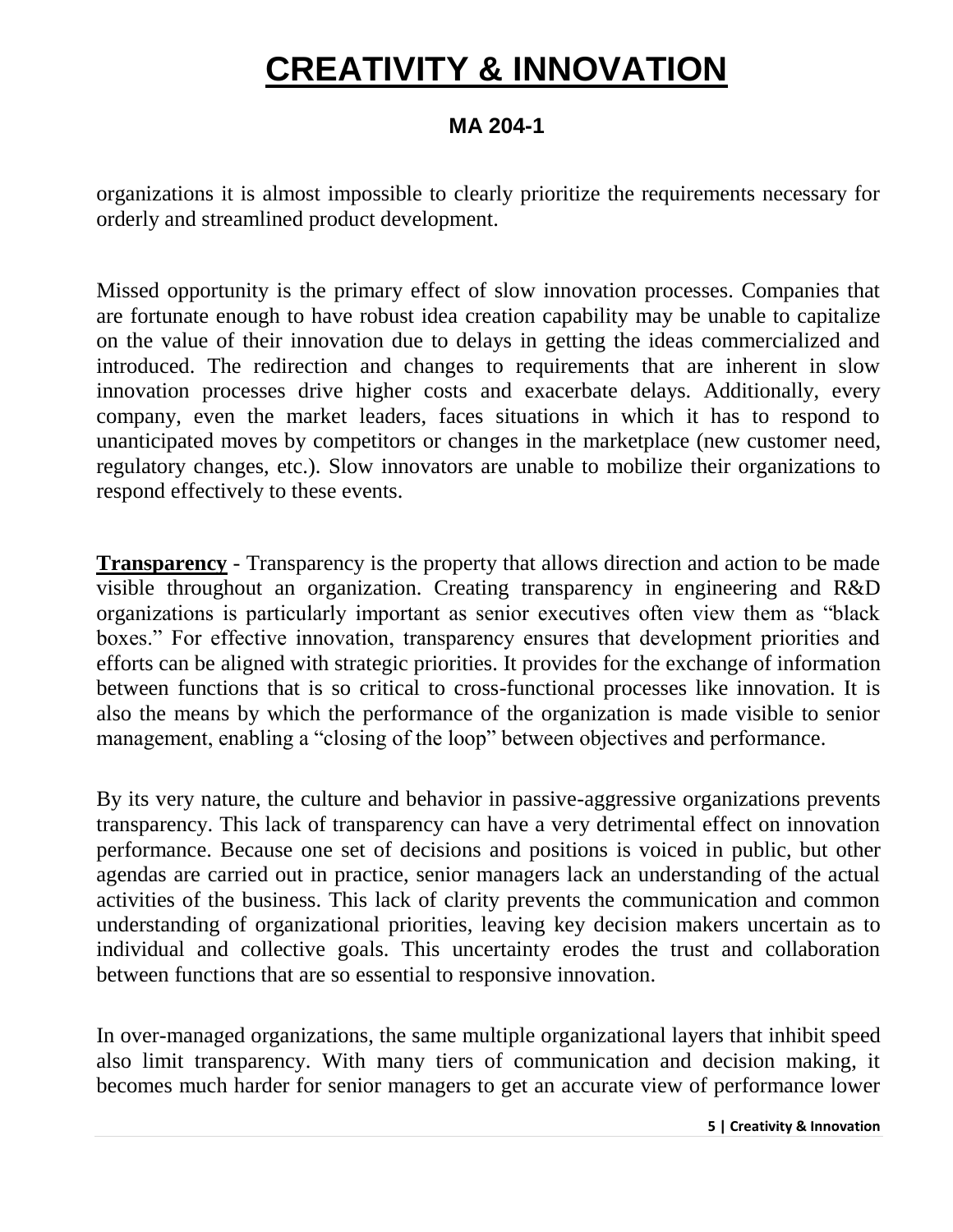### **MA 204-1**

in the organization. Similarly, lower levels in the organization can become isolated from the strategic intent that should influence their priorities.

This lack of transparency manifests itself in several ways. Surprises at product launch and poor product launch performance are both symptomatic of poor transparency. Over time, lack of transparency can also lead to a poor alignment of product and service development efforts with strategic priorities. Senior executives often don't get a clear view of how actual investments and development activities are aligned with company strategy. Poor visibility can result in a significant portion of innovation effort being directed to pet projects that continue under the radar.

**Accountability** - Accountability is the glue that holds an organization together. For innovation, like other complex processes, it is the mechanism that ensures crossfunctional commitments are taken seriously, and it establishes personal ownership for performance and outcomes. The top-down direction and multiple layers in over-managed organizations tend to dilute direct accountability. In this type of organization, accountabilities can be unclear, and it is often difficult to trace the commitments from the various functions that support product development and launch. Unclear decision authority within and across levels blurs the accountability for decisions and actions, which can result in widespread abdication of responsibility—everyone is responsible and no one is responsible at the same time.

In passive-aggressive organizations, the outward indications of action and agreement by responsible parties makes it difficult for senior managers to tell how things are actually progressing, limiting their ability to respond. In addition the culture of passive-aggressive organizations tolerates a degree of deniability. Responsible parties often can claim that they were not fully in agreement with prior decisions or didn't really make certain commitments.

Lack of accountability in innovation organizations shows up, among other places, in long cycle times and poor product launches. Failure to meet functional commitments results in disruptions and missed milestones. The fact that even one function can hold up an entire project implies that most schedules will slip. Poor accountability also undermines confidence in the many functional commitments that are required to make a new product or service a success. Launch readiness depends not only on the completeness of the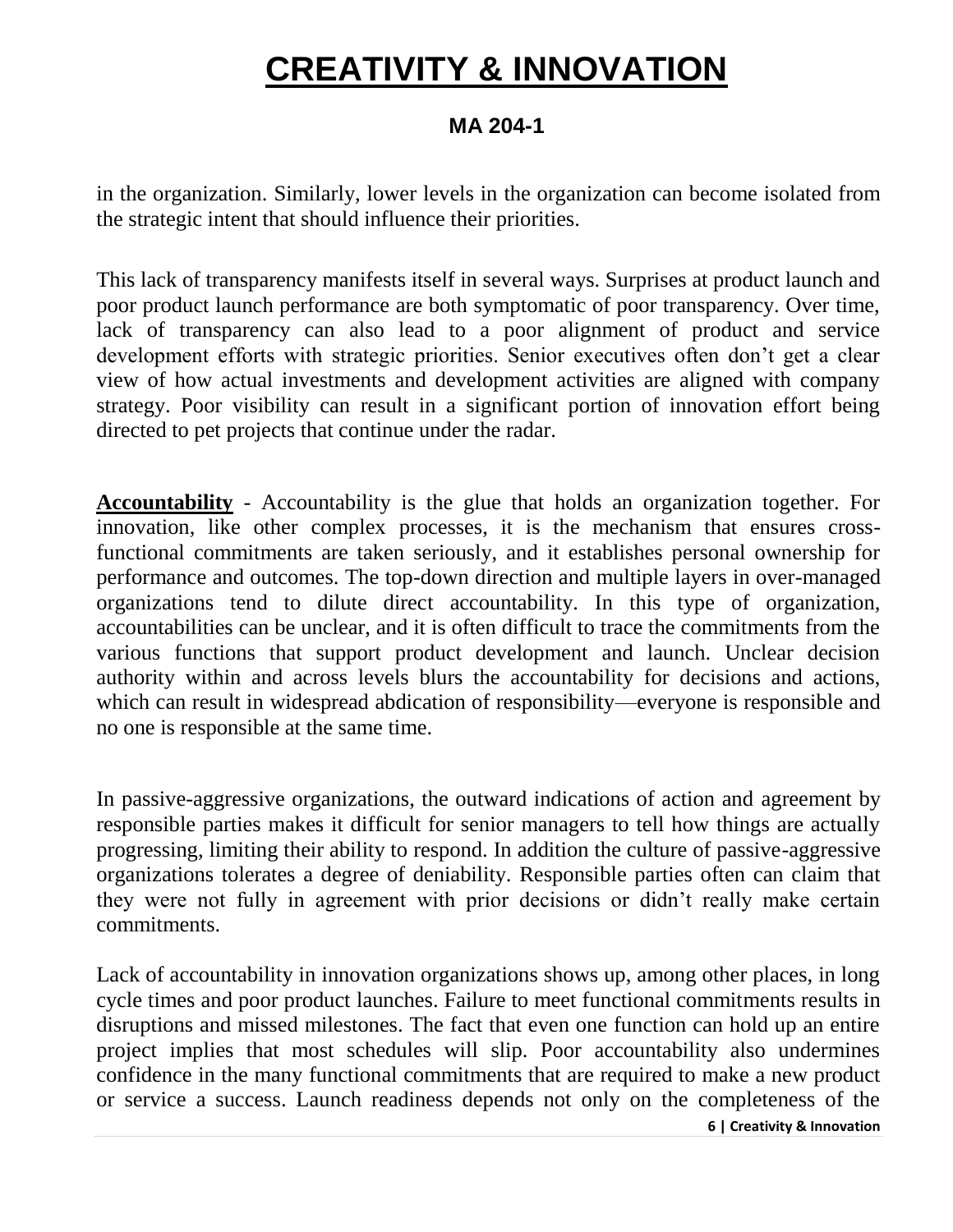#### **MA 204-1**

product or service design but an entire set of functional preparations. For example, sales and service staffing and training, marketing collateral development, manufacturing, and logistics capacity and ramp-up are all preconditions to a successful product launch. Poor launches are often more a result of breakdowns in the overall functional preparations for launch than of any deficiency in the product or service itself.

#### **1.4 Resilient Innovation Organizations**

In general, the best organizational designs are adaptive, self-correcting, and become more robust over time. The resilient organizational model comes closest to this ideal by incorporating the healthiest parts of the organizational DNA building blocks described earlier. They combine an aligned structure, logical and streamlined decision rights, appropriate motivators, and rapid flow of information. Decision rights are clear, and lines of communication tend to be shallow and broad. These characteristics allow an innovation organization to make quick, effective trade-offs between priorities, integrating elements from diverse functions including R&D, strategy, sales, marketing, operations, service, etc. Often this integration and communication flow extends past the boundaries of the firm itself to suppliers, customers, and partners.

Resilient organizations can act with **speed**, enabling them to get to market first or when needed, and to respond rapidly to the moves of others, limiting a competitor's advantage. Information flows rapidly through resilient organizations. This information flow creates **transparency** within and across layers in the organization. Lower levels of the organization have a clear understanding of company priorities and direction.

This insight helps ensure resources and activities are deployed in alignment with those priorities. Senior managers receive a rapid and unadulterated assessment of the performance of the organization. Intervention is possible, and emerging issues can be dealt with before the situation becomes acute. Transparency increases overall management confidence, reducing the need for frequent time-killing project reviews and updates and minimizing the chances for redirection. Finally, resilient organizations are **accountable** organizations. Clear decision rights and performance transparency increase personal and collective accountability. When undesired outcomes occur, they can be evaluated for cause because the traceability of actions and decisions is preserved.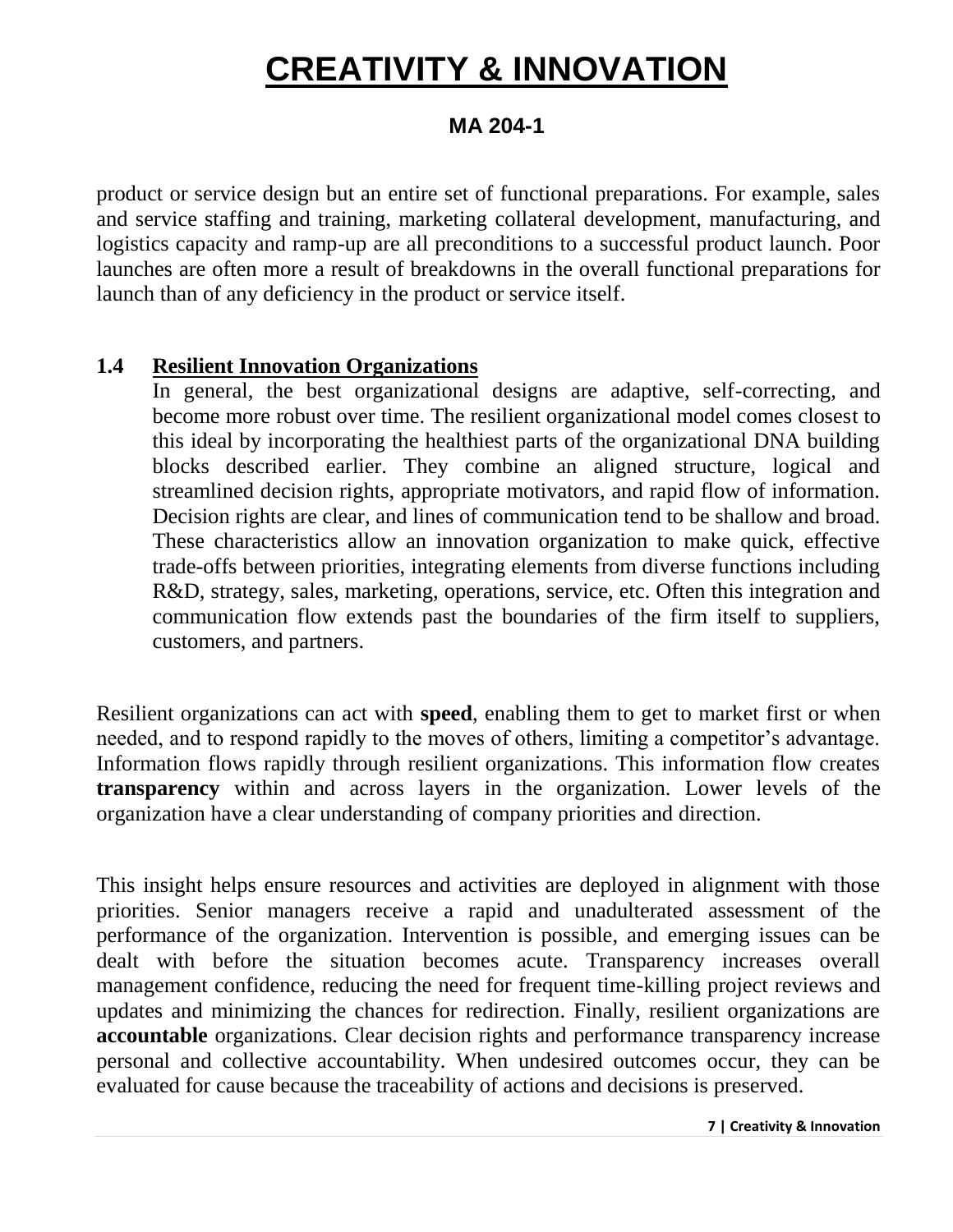#### **MA 204-1**

Resilient innovation organizations tend to be more nimble, efficient, and effective at developing and commercializing new products and services than other organization types. The advantages of more effective collaboration show up in higher quality products and services that hit the market ahead of competitors, offering value that customers are willing to pay for. Not surprisingly, the consequences are reflected in the high financial returns these companies achieve.

**Reengineering Organizational DNA to Improve Innovation Performance -** The clear benefits of healthy OrgDNA and negative consequences of unhealthy OrgDNA make it worthwhile to investigate how companies can make their organizations more resilient. Fortunately, unlike biological DNA, organizational DNA can be reengineered. Reengineering an organization's DNA requires the purposeful rewiring of the four intertwined building blocks.

*Decision Rights - Remedy #1: Making decision authorities and responsibilities as black and white as possible is essential to streamlining decision flows.* In particular, this means clearly differentiating the issues and policies that should be decided on a global or company-wide basis from those that require local focus. For example, decisions affecting common processes and product architecture clearly need to be set and enforced at a crosssite or group level. Resource management and customization of products for local markets are decisions that should reside at local or regional levels. The clarification of roles is easiest in flat organizations that optimize spans of control and minimize additional management layers.

Recent studies suggest that the BPR (business process reengineering) success rate may be as low as 30 percent; benefits are not sustained over the long term. A core problem is that companies often reengineer too narrowly, viewing the issue solely as a matter of identifying and grouping related business activities. If BPR benefits are to persist and drive ongoing value, more is required—companies must adopt new forms of process governance that are appropriate to a new process orientation.

*Remedy #2: This task requires that companies identify and empower the "process owners"—the business unit or functional managers who lead the revitalization of business processes and who will be accountable for its success.* Effective process

**8 | Creativity & Innovation**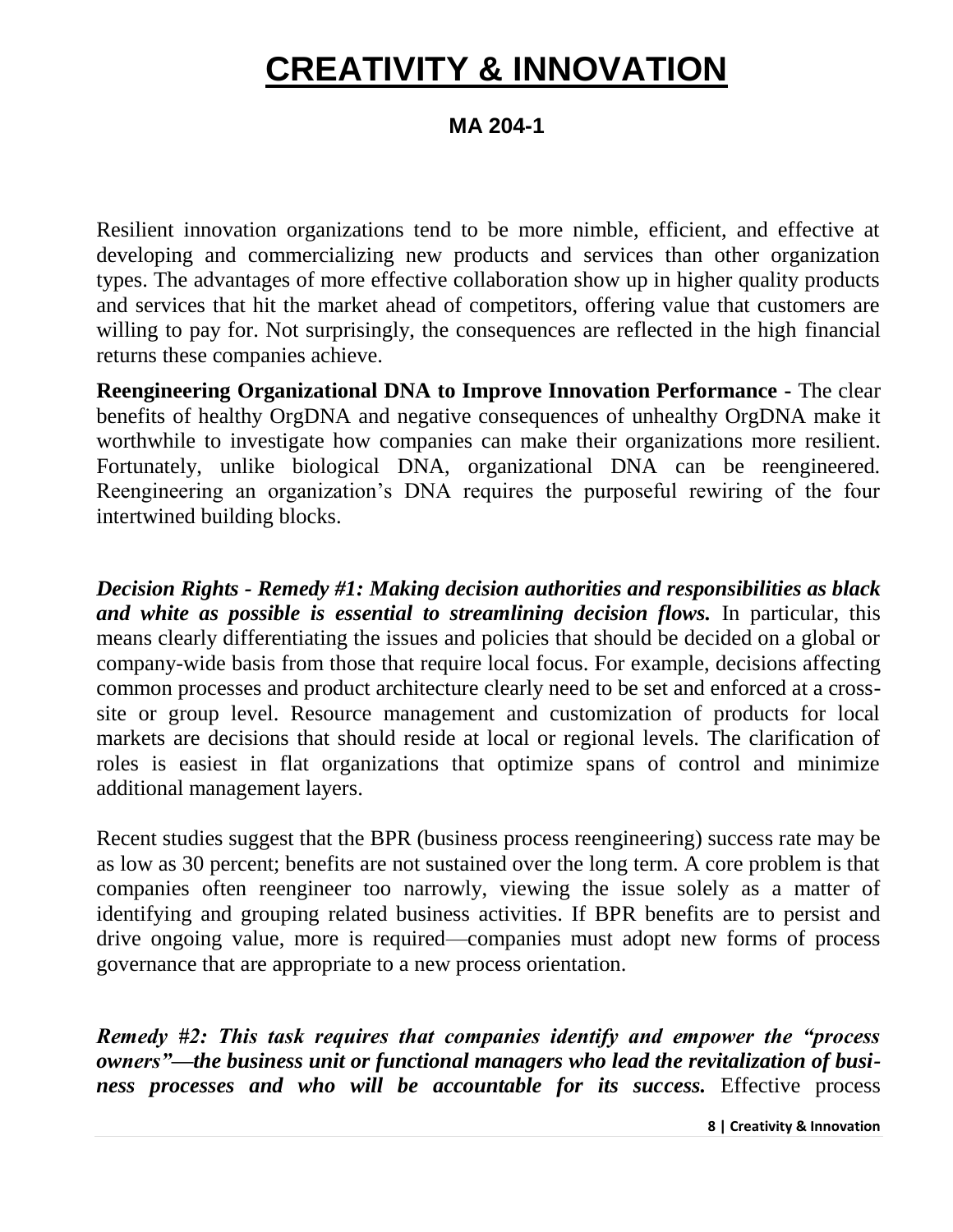### **MA 204-1**

improvement cannot be just adoption of best practices without taking into consideration real cultural differences that exist between companies.

**Information** - Any complex, cross-functional process like innovation requires intensive exchange of information. That information needs to be communicated quickly and accurately to the parts of the organization that need it in order to coordinate their activities. Effective communication requires not only the development of actual channels of communication, but on cultural and incentive mechanisms that promote a willingness to seek and share information.

*Remedy #3: A set of established performance measures is key to creating transparency and accountability in the organization.* In product development, this set needs to include both in-process and outcome-based measures as well as predictive measures that provide more early insight of future outcomes. For example, actual milestone completion versus schedule is an outcome measure—it can't be measured until it happens. Development resources staffed versus those planned is predictive in that if resources are below plan, it is likely that milestones will not be completed on time—this can be measured in process, long before milestones are reached. Having a set of measures is valuable only if there is a system in place to make these metrics visible at all levels in the organization.

*Remedy #4: A formal mechanism for reviewing measures and linking them with objectives and targets is the means for organizations to close the loop on performance.* Specialized and support functions, for example in special product testing facilities, are often treated as cost centers. The expenses for these activities end up being recovered through cost allocations to profit centers. While this arrangement is frequently adopted due to the difficulty of direct cost accounting and internal transfers, it acts to obscure information about the real value and demand for these functions in the organization. Remedy #5: While not appropriate in every case, forcing the costing and pricing of some of these traditionally cost center functions improves information about how the services are valued and deployed.

**Structure** - As mentioned earlier, there is no one right structure that works best in every innovation environment. Forms with stronger functional or product focus have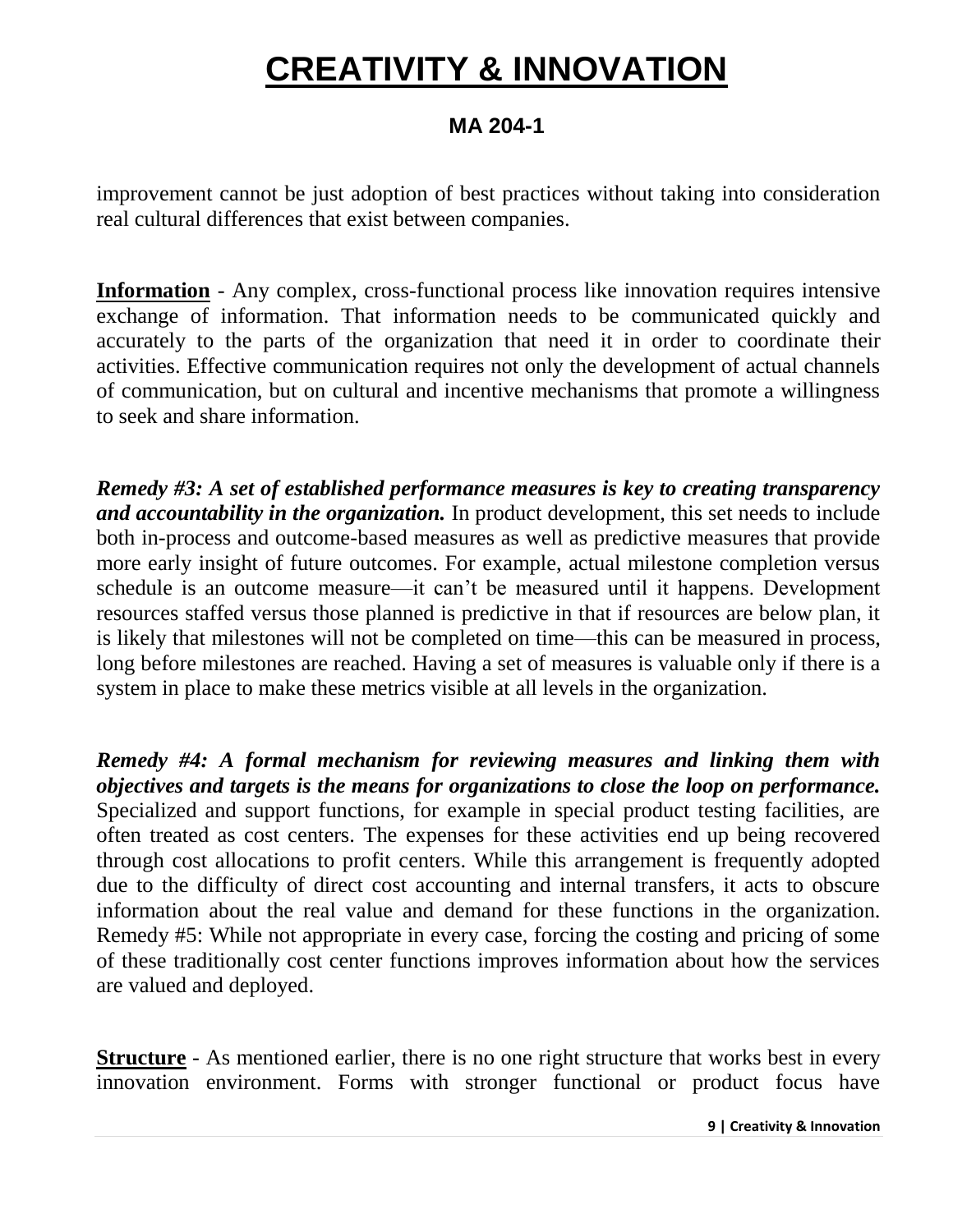### **MA 204-1**

advantages in different situations. Historically, it was most common for product development organizations to be structured with strong authority around products or functions—two opposite ends of the spectrum.

Whatever the structure, multiple organization layers and narrow spans of control often result in excess bureaucracy and bottlenecked decision making. Employees are hamstrung by vertical decision making and multi-matrixed reporting relationships. Their career prospects are not enticing and their creativity is diminished.

*Remedy #6: The objective in streamlining an hourglass organization is not just the obvious potential for reducing excess cost, it is the attendant opportunity to increase revenue by simplifying decision making, enhancing customer responsiveness, and improving innovation.* Our experience is that management spans on the order of one to ~12 or higher are a best practice in engineering organizations.

Every organization has "shadow staff," people performing tasks that duplicate those performed elsewhere in the organization, typically by corporate functions (e.g., HR, finance, IT). These positions can add another 30 to 80 percent to total support staff head counts. Shadow staff serve as "workarounds" for failed or inadequate processes and functions in the service delivery model. In addition to the direct costs of duplicated labor, there are collateral costs associated with breakdowns in communication and cooperation between organizational units.

*Remedy #7: Rooting out and eliminating or redeploying these shadow staff resources is a key to improving organizational performance.* Career paths that provide for fast progression of star performers is a positive motivator for attracting and retaining high potential staff. In innovation organizations it is important, however, that this fast track progression also provide people with a broad exposure to the numerous functions and roles that are included in product or service development.

Career paths that encourage rapid advancement to senior levels in vertical functions without this exposure work against building cross-functional understanding and collaboration. This is not to advocate that everyone needs to be a generalist, however, the benefits of a broader perspective are real even in technology areas in which a high degree of focused R&D expertise is required.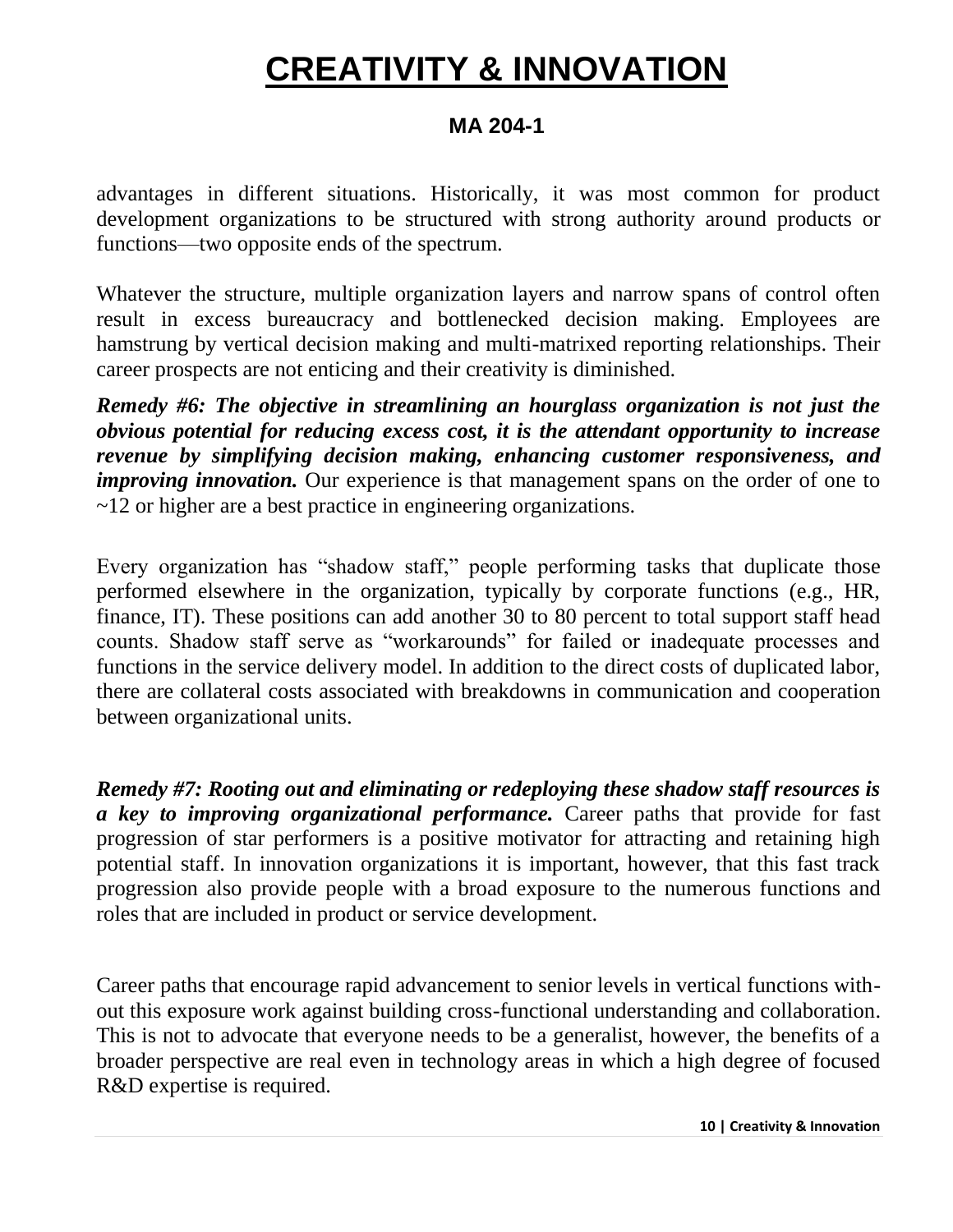### **MA 204-1**

*Remedy #8: Managing the career path and ensuring rotations in different geographies, functions, and roles is important to the development of well-rounded senior managers of product development.*

**Building Block 3: Motivators** - Many of the remedies to decision rights, information, and structure serve to promote a higher degree of employee satisfaction and motivation in an organization. There should be no doubt that organizations with clearly defined roles and responsibilities, effective and fluid communication, and accountability enforced through objective performance measures will be more motivating than those without these characteristics.

No attempt will be made here to address all the aspects of personal motivation, but one tool stands out in importance.

*Remedy #9: An organization that creates objective evaluations based on clearly defined performance measures, then assesses and ranks individuals according to a normal bell curve distribution creates a real sense of differentiation that is both motivating and rewarding.* These remedies should not be considered a complete road map for the complex organizational and cultural changes that are needed to create a resilient innovation organization. They can, however, help senior executives set priorities and prepare for change.

#### **1.5 Making Change Happen**

Senior executives continually lament the amount of time they spend wrestling with organization problems rather than building their business. From the CEO on down, business leaders routinely express variations on the same fundamental themes— "We have the right strategy and a clear action plan, but we can't seem to execute."

First, to succeed the change needs to be led from the top. Senior leadership must set and communicate the vision for the organization, including a compelling case for change. It needs to reach a practical understanding of what can be leveraged in the existing culture and what needs to change. There is possibly no more powerful source of potential disruption and angst in a company than organizational change. A senior leadership that is visibly and vocally committed to the new direction can go a long way toward mitigating the uncertainty of change and the attendant risks. Senior leaders cannot afford to be involved at arms-length; they must be actively involved in monitoring and testing the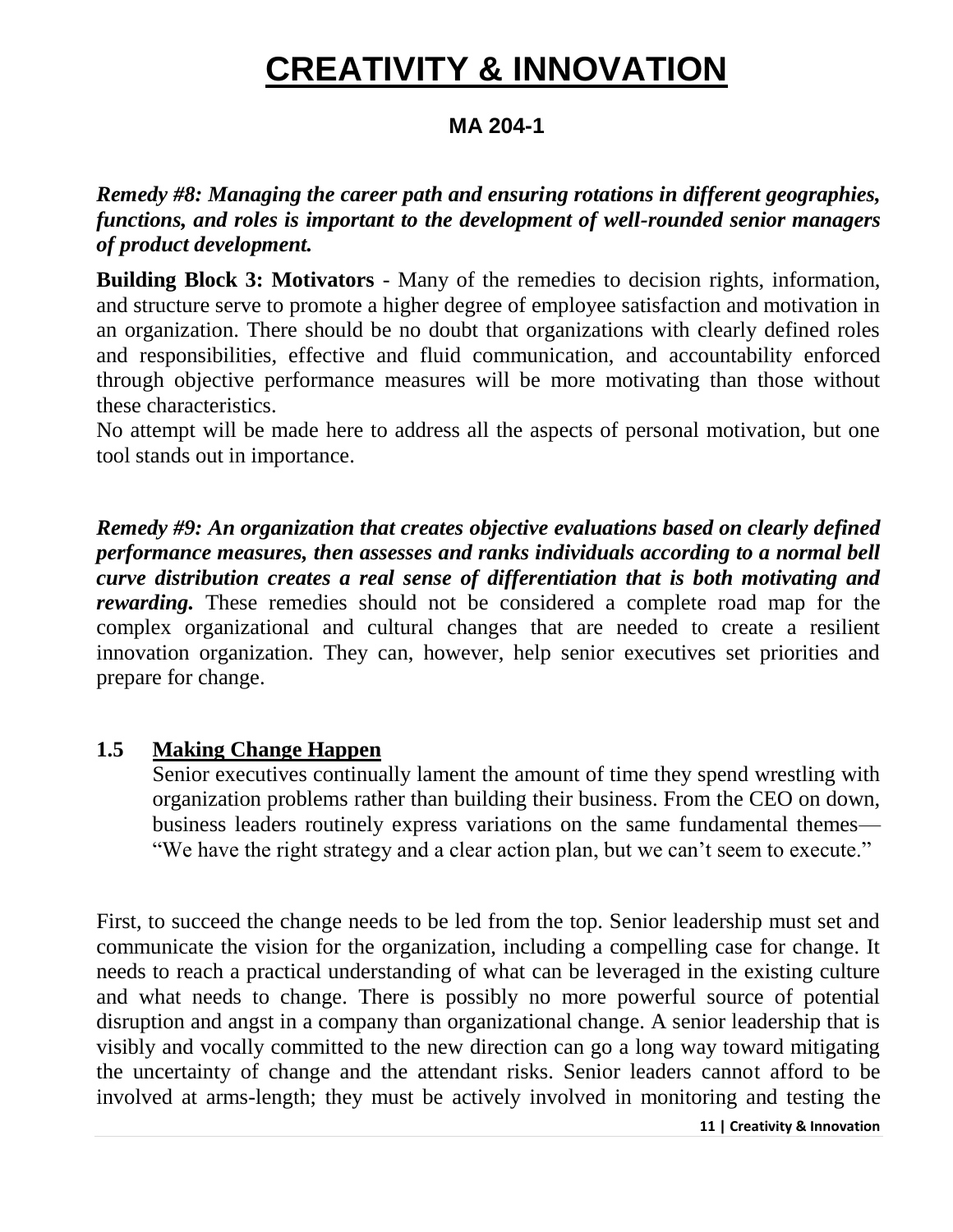### **MA 204-1**

change process. Most importantly, senior leaders need to ensure they act in ways that reinforce the new behaviors—"walk the talk."

Next, the change needs to cascade down through the organization. A key here is enlisting a core group of midlevel managers to act as change agents or zealots to lead the change effort. This core will need to work cross-functionally to detail the organization design and to communicate and promote the changes across all levels in the company. Details of how new tools/processes work is fully designed. Analysis is performed to ensure that incentives/rewards are consistent with new desired culture. This core group will prepare the organization operationally and emotionally for change. Lateral com-munication mechanisms are identified to break down the functional silos and generate buy-in and enthusiasm in the management ranks. To be credible and effective, senior management must empower this group with the necessary decision-making authority. That empowerment must be then closely linked with expectations in the form of a set of performance-based outcomes (e.g., the progress of the organizational change, actual organization performance in terms of productivity, quality, etc.).

Finally, to truly succeed, the change needs to mobilize the base of the organization. New tools are embedded in how the work is actually performed. This requires intensive effort to communicate and socialize the changes to the organization. The organization needs intensive communication including workshops to create understanding in frontline employees. The transition cannot be successful, and will not be adopted, until employees fully understand the answer to what is invariably their most important question: "What does this change mean to me?" Communication alone is insufficient; once understood, management needs to reinforce expected behaviors by a consequence management process. Appropriate forums need to be created to recognize early successes and share lessons learned. Ultimately, the degree to which the changes stick depend on how measures and feedback systems create ownership and accountability.

We believe the importance of innovation to future growth and shareholder value will continue to increase in the coming decade—and beyond. In a recent Booz Allen study, over 80 percent of senior executives viewed innovation as being critical to meeting their companies' strategic objectives. For many companies, innovation will be central to both top-line growth and profitability. Among the many factors that influence a company's ability to innovate successfully and competitively, the resilience of its innovation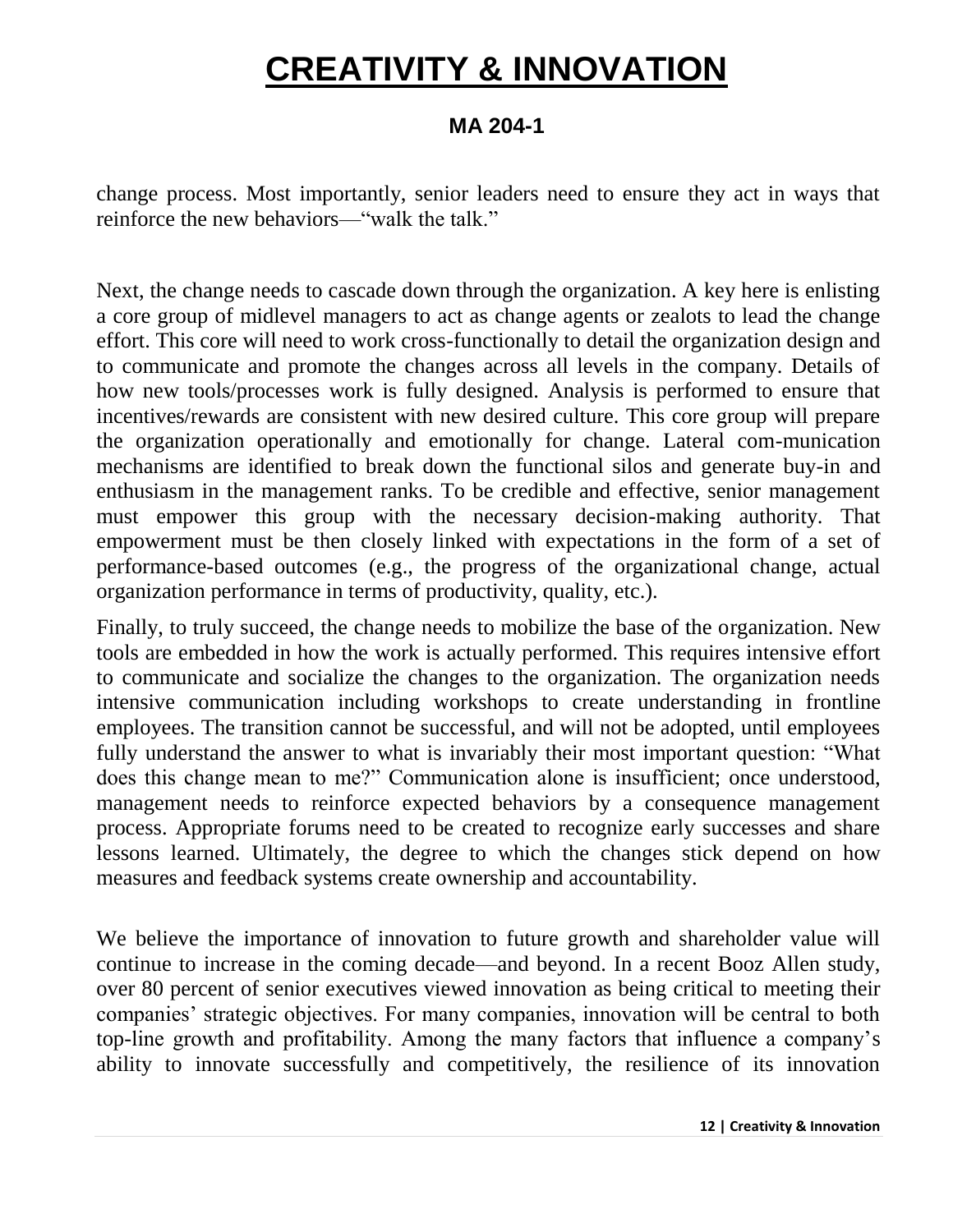### **MA 204-1**

organization is perhaps the most important. It is also a factor that senior executive have a real opportunity to change.

#### **1.6 About Booz Allen Hamilton**

Booz Allen Hamilton has a long history of helping companies build competitive advantage through innovation. Based on our experience, truly standout innovators have well-developed abilities in three key areas:

- **Product Strategy** An ability to consistently make the right bets on new products and supporting technologies.
- **Products Architecture** An ability to optimize product attributes to create differentiated products that profitably deliver customer value.
- **Product development** An ability to bring more new products to the market—at target costs—with speed and efficiency.

These abilities are founded on a set of very identifiable supporting process and organizational capabilities that are the levers of innovation performance. The bar is higher than ever. To clear it, managers will need not only to understand these levers of innovation performance, but also to create the conditions that enable a systematic ongoing process of improvement.

**What Booz Allen Brings:** Booz Allen Hamilton has been at the forefront of management consulting for businesses and governments for 90 years. Booz Allen, a global strategy and technology consulting firm, works with clients to deliver results that endure. With more than 16,000 employees on six continents, the firm generates annual sales of \$3 billion. Booz Allen provides services in strategy, organization, operations, systems, and technology to the world's leading corporations, government and other public agencies, emerging growth companies, and institutions.

Booz Allen has been recognized as a consultant and employer of choice. In a recent independent study **Brings** by Kennedy Information, Booz Allen was rated the industry leader in performance and favorable client perceptions among general management consulting firms. Additionally, for the past six years, Working Mother has ranked the